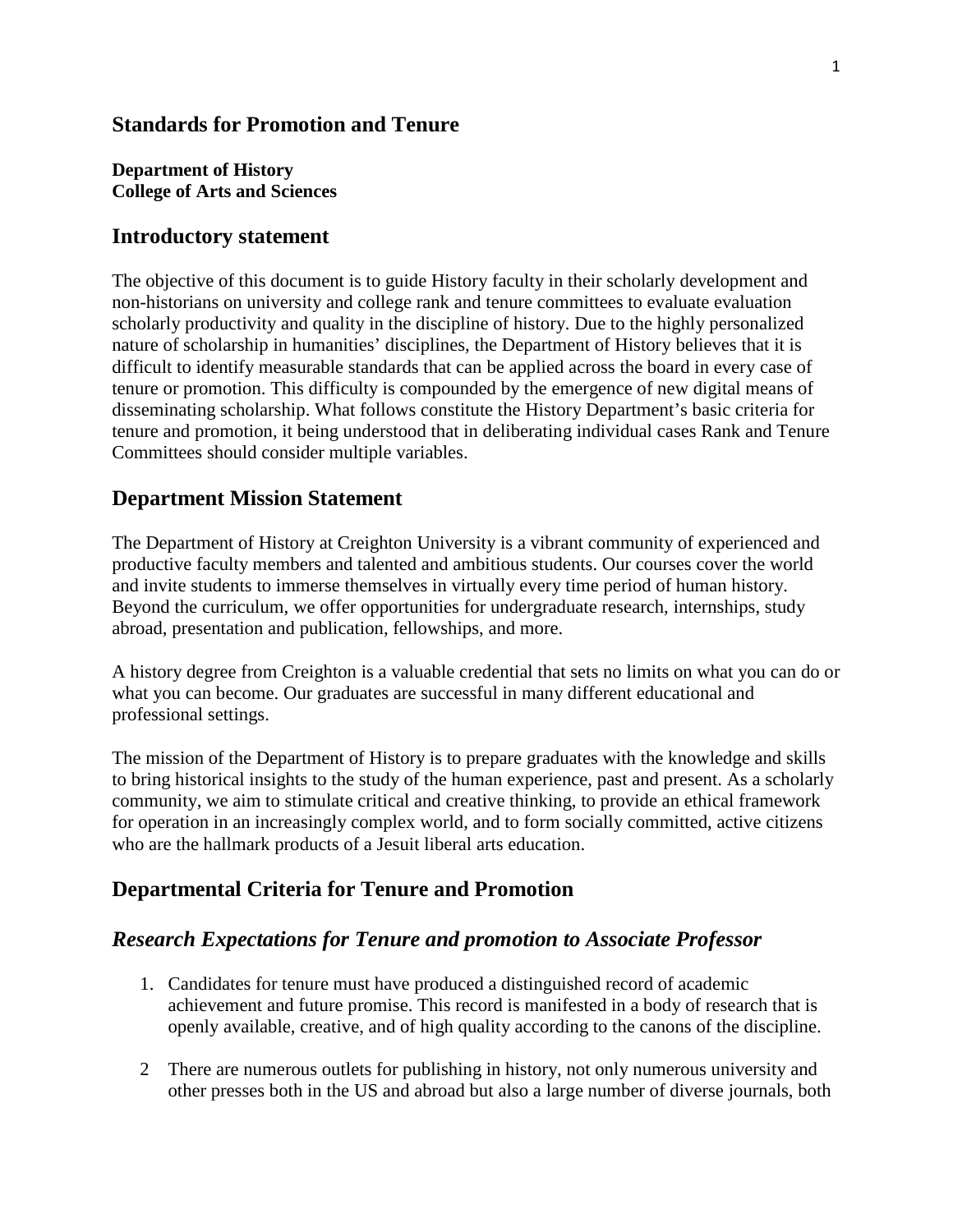general and specialized. Single or double-blind, peer-reviewed publications hold much greater weight than publications that are not assessed by recognized scholars in the candidate's particular field within History. Publications by leading presses and those appearing in scholarly venues that are noted for their stringent peer-review, again, carry the most weight.

3 The successful candidate must demonstrate a clear trajectory of research that shows promise of an authoritative position in his/her area of specialization. This record can take many forms, but should demonstrate consistency and purpose.

# *Assessment Standards for Scholarship*

- 1. The Department of History regards the scholarly monograph as the "touchstone" in evaluating a junior faculty for tenure and promotion. Usually, a faculty member's first book is based on his/her doctoral dissertation, revised and improved by the incorporation of additional archival and other forms of research.
- 2. While the academic book is recognized as normative to fulfill the scholarly requirement for the attainment of tenure and promotion to associate professor, it is not the *sine non qua*. Creighton's History Department recognizes the legitimacy of other forms of scholarly output.
- 3. These alternate or ancillary forms can include the following:

-The publication of articles in single or double-blind, peer -reviewed journals. In the absence of a monograph, a minimum of four vetted articles or book chapters is expected for tenure and promotion.

-Chapters in refereed, edited books (counts less than a book but more than a chapter or article); integrative textbooks.

-Translations.

-Publically engaged scholarship, such as museum curating, films and public history events.

-Editing a journal (which might be equated with producing an article); encyclopedia entries.

-Media interviews.

-Electronic publishing, including digital artefacts and blogging.

- 4. Translations, reprints, citations, and, especially, scholarly reviews provide indication of a particular work's visibility, importance, and significance.
- 5. Further evidence of scholarly prominence may be demonstrated by: -Presentations at scholarly conferences, workshops, and fora.

-Scholarly awards and honors.

-Membership on scholarly editorial boards.

-Invited lectures.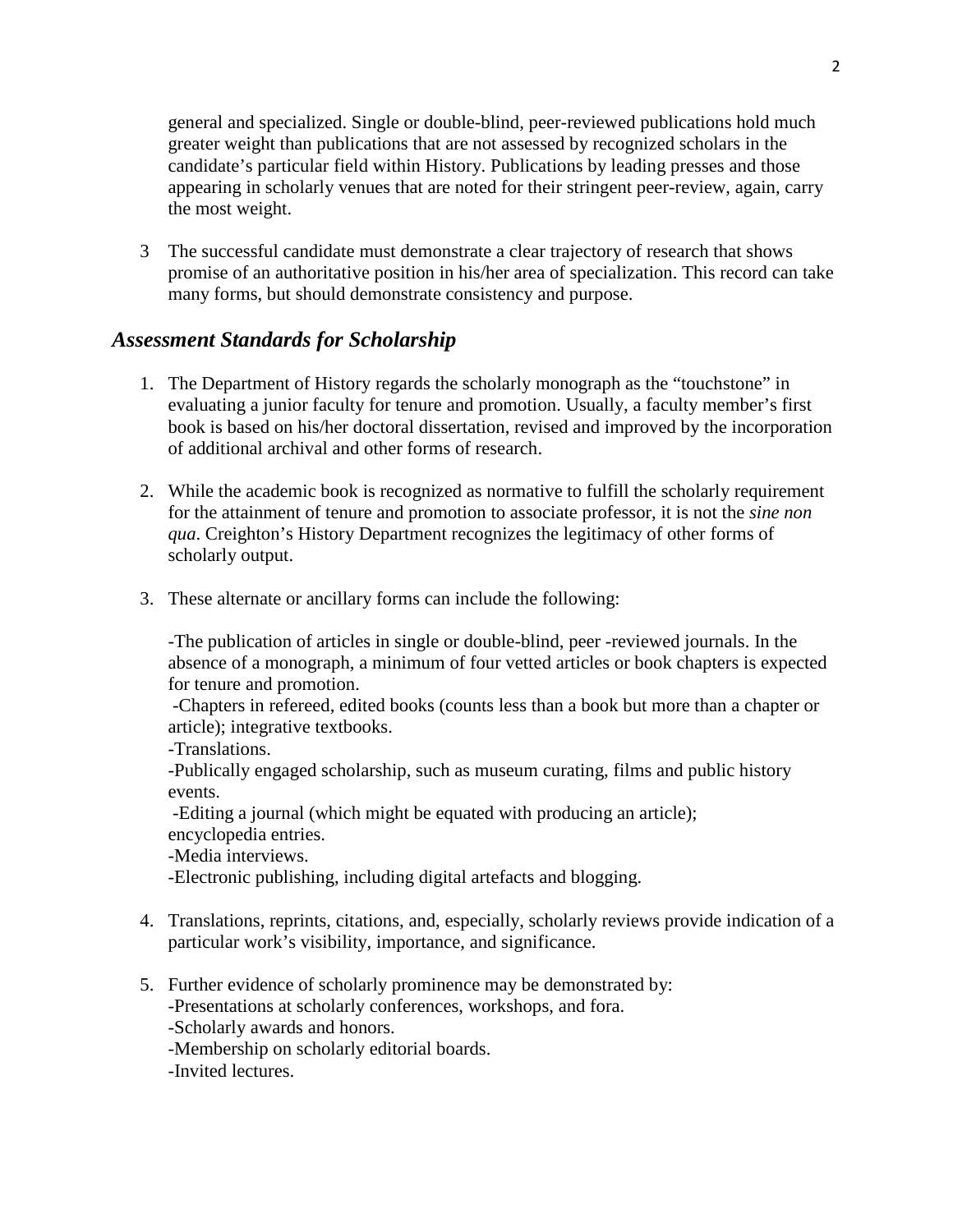-Requests to review book and article manuscripts. -The award of competitive research grants (reviewers' reports may be submitted).

## *Research Expectations for Promotion to Professor*

The basis for promotion to full professor in History is the continuation and elaboration of an ongoing research program that has earned the candidate an authoritative position in his/her area of scholarly focus.

The requirements for the rank of full professor should include a doubling of those for the associate rank. Emphasis should be placed on achievements since the conferral of the associate rank. The successful applicant should be an excellent teacher as measured by students. He or she will have a significant list of publications in apposite scholarly media, preferably at least one book-length work that was published since his/her promotion to Associate Professor. Alternatively, the publication list may take the form of a qualitatively equivalent number of peerreviewed journal articles, book chapters, or contributions to collaborative works.

## *Teaching Expectations for Tenure and Promotion to Associate Professor*

Creighton University places high value on the quality of teaching provided by faculty to students. The following are the criteria by which faculty are evaluated:

 -Development of new courses. -Uses innovative methodology, technology. -Models and demands critical thinking in the classroom. -Participation in student advising and mentoring -Supervision of independent study -Extending teaching beyond classroom through office conversations, field trips, etc. -Participating in professional teaching activities such as workshops, institutes, etc. -Obtaining teaching grants. -Receives teaching award. -Serving as an informal mentor, advises students other than official advisees. *Assessment of Teaching Standards*

Evaluation of teaching should be based on a pattern that emerges from multiple sources of evidence and with consideration of department goals and assigned workload. These sources of evidence may include, but are not limited to:

-IDEA evaluations of the faculty by students against department averages.

-Occasional observation of teaching by colleagues, course syllabi, and examinations by peer evaluators.

-Record of continuing education related to discipline and area of teaching responsibility.

-Teaching awards and other forms of recognition of teaching success.

-Participation in activities designed to improve teaching effectiveness.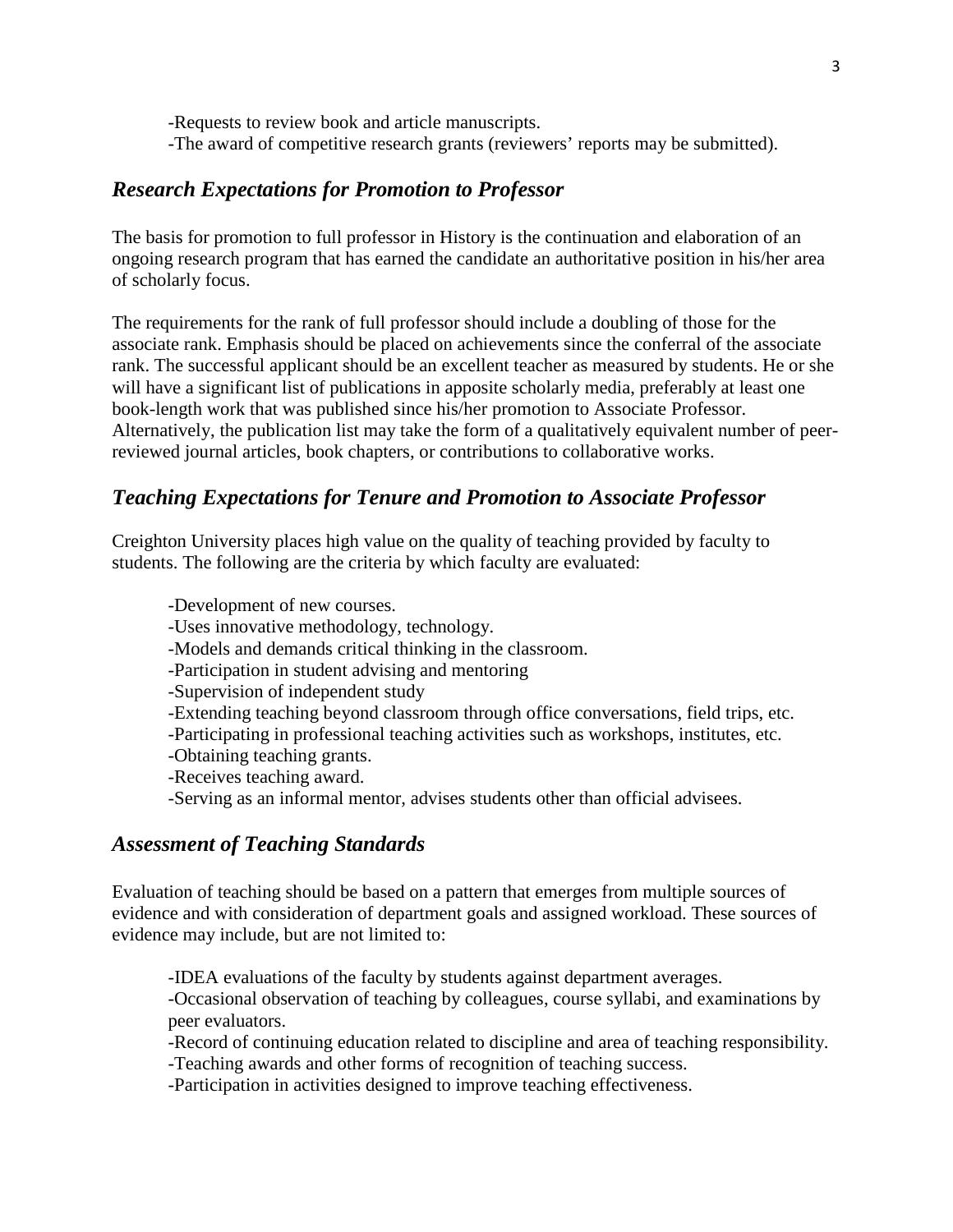Tenure and promotion require evidence of good teaching. Good teaching is characterized by:

-Positive evaluations above the median level for the College faculty as measured by IDEA or an equivalent evaluation instrument;

-The offering of a variety of courses in line with College needs and expectation and in line with the candidate's place within the department.

# *Service Expectations for Tenure and Promotion*

All faculty members shall be involved in service roles within the University, their profession or discipline, and in the community. This work should serve others and advance the mission of Creighton University and its reputation.

## *Performance Standards*

-Shares his or her professional or disciplinary expertise with others outside the University.

-Provides unpaid consulting assistance to disciplinary, professional or community groups.

-Is recognized among the general public as a contributing member of society.

-Provides service to disciplinary or professional associations.

-Serves on University committees.

-Serves on school or college committees.

-Serves on department committees.

-Is a good colleague.

# *Assessment of Standards*

Evaluation of service should be made in light of department goals and with respect to a number of criteria, which may include, but are not limited to:

-Participation in non-University community groups, e.g. church, neighborhood, governmental, political.

-Leadership in community groups.

-Chairing and serving on a University, school or college, community or professional committee.

-Service as an advisor to students.

-Mentoring of new faculty.

-Service on a special University, college or school assignment.

-Special recognitions for volunteer achievements.

-Participation in University, school or college, community events or social functions.

Primary requirement for Tenure and Promotion: Active involvement in the University community, to be satisfied by one of the following: